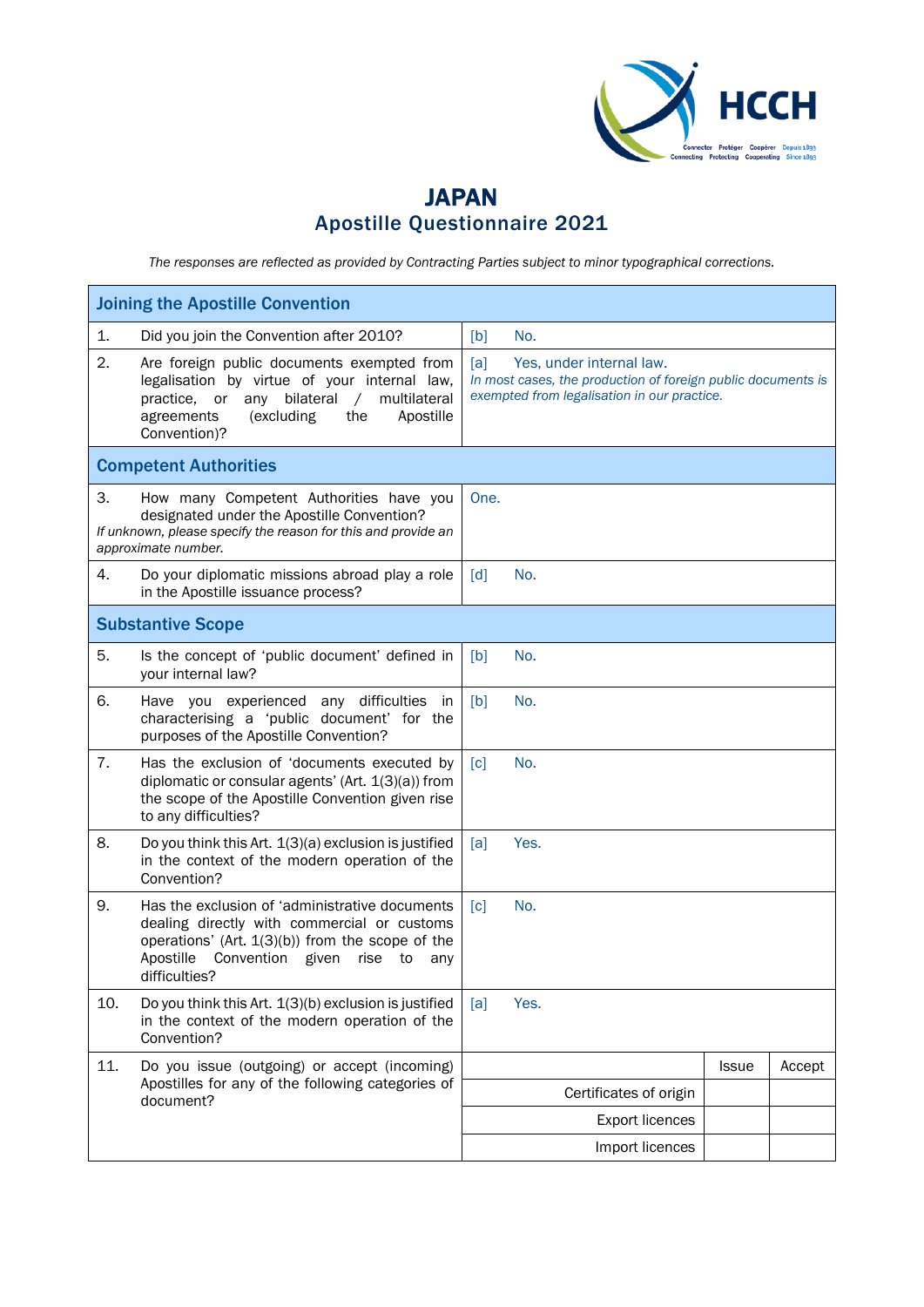|                                        |                                                                                                                                                                                                                                               | Health and safety certificates<br>issued by the relevant<br>government authorities or<br>agencies                                                                                       |                                                                                                              |                      |   |
|----------------------------------------|-----------------------------------------------------------------------------------------------------------------------------------------------------------------------------------------------------------------------------------------------|-----------------------------------------------------------------------------------------------------------------------------------------------------------------------------------------|--------------------------------------------------------------------------------------------------------------|----------------------|---|
|                                        |                                                                                                                                                                                                                                               | Certificates of products<br>registration                                                                                                                                                |                                                                                                              |                      |   |
|                                        |                                                                                                                                                                                                                                               | Certificates of conformity                                                                                                                                                              |                                                                                                              |                      |   |
|                                        |                                                                                                                                                                                                                                               | End user certificates<br>(i.e. documents certifying that the<br>buyer is the end user of acquired<br>goods)                                                                             |                                                                                                              |                      |   |
|                                        |                                                                                                                                                                                                                                               |                                                                                                                                                                                         | <b>Commercial invoices</b>                                                                                   |                      |   |
|                                        | <b>Apostille Process</b>                                                                                                                                                                                                                      |                                                                                                                                                                                         |                                                                                                              |                      |   |
|                                        | <b>Certification of Public Documents</b>                                                                                                                                                                                                      |                                                                                                                                                                                         |                                                                                                              |                      |   |
| 12.                                    | Do any of your public documents require some<br>other intermediate certification before the<br>issuance of an Apostille?                                                                                                                      | [b]<br>upon the public document.                                                                                                                                                        | No, an intermediate certification is not required<br>for any public document; Apostilles are issued directly |                      |   |
|                                        | <b>Requesting an Apostille (Outgoing)</b>                                                                                                                                                                                                     |                                                                                                                                                                                         |                                                                                                              |                      |   |
| 13.                                    | How can an Apostille be requested?                                                                                                                                                                                                            | [a]<br>In person.                                                                                                                                                                       |                                                                                                              |                      | X |
|                                        |                                                                                                                                                                                                                                               | [b]<br>By post.                                                                                                                                                                         |                                                                                                              |                      | X |
|                                        |                                                                                                                                                                                                                                               | $\lceil c \rceil$<br>By email.                                                                                                                                                          |                                                                                                              |                      |   |
|                                        |                                                                                                                                                                                                                                               | Through a website.<br>$\lceil d \rceil$                                                                                                                                                 |                                                                                                              |                      |   |
|                                        |                                                                                                                                                                                                                                               | Other.<br>[e]                                                                                                                                                                           |                                                                                                              |                      |   |
| 14.                                    | When issuing an Apostille, do you enquire about<br>the State of destination?                                                                                                                                                                  | [a]<br>Yes, in the application form.                                                                                                                                                    |                                                                                                              |                      |   |
| 15.                                    | How long does it take for an Apostille to be<br>issued?                                                                                                                                                                                       | In-person request<br>(paper Apostille)                                                                                                                                                  | Other requests<br>(from the time of<br>receipt) (paper<br>Apostille)                                         | e-Apostille requests |   |
|                                        |                                                                                                                                                                                                                                               | On the following<br>working day                                                                                                                                                         | <b>Within five</b><br>working days                                                                           |                      |   |
| 16.                                    | Does your Competent Authority impose a fee for<br>issuing an Apostille?                                                                                                                                                                       | No.<br>[c]                                                                                                                                                                              |                                                                                                              |                      |   |
| <b>Issuing an Apostille (Outgoing)</b> |                                                                                                                                                                                                                                               |                                                                                                                                                                                         |                                                                                                              |                      |   |
| 17.                                    | How is the origin of a public document verified<br>for the purpose of issuing an Apostille (i.e.<br>verification of the authenticity of the signature,<br>the capacity of the signer, and the identity of the<br>seal / stamp (Art. $5(2)$ )? | Single Competent Authority.<br>[a]<br>A paper-based database of sample signatures /<br>$[1]$<br>seals / stamps.                                                                         |                                                                                                              |                      |   |
| 18.                                    | How does a Competent Authority address<br>situations where it is unable to verify the origin<br>of the public document?                                                                                                                       | The Competent Authority will contact the issuing<br>[a]<br>authority to confirm authenticity, issue the Apostille,<br>and then add the new signature, stamp or seal to the<br>database. |                                                                                                              |                      |   |
| 19.                                    | In what language(s) are the 10 standard items<br>of your Apostilles available?                                                                                                                                                                | [a]<br>In one language.<br>English.                                                                                                                                                     |                                                                                                              |                      |   |
| 20.                                    | In what language(s) are the blank fields of your<br>Apostilles filled in?                                                                                                                                                                     | [a]<br>In one language.<br>English.                                                                                                                                                     |                                                                                                              |                      |   |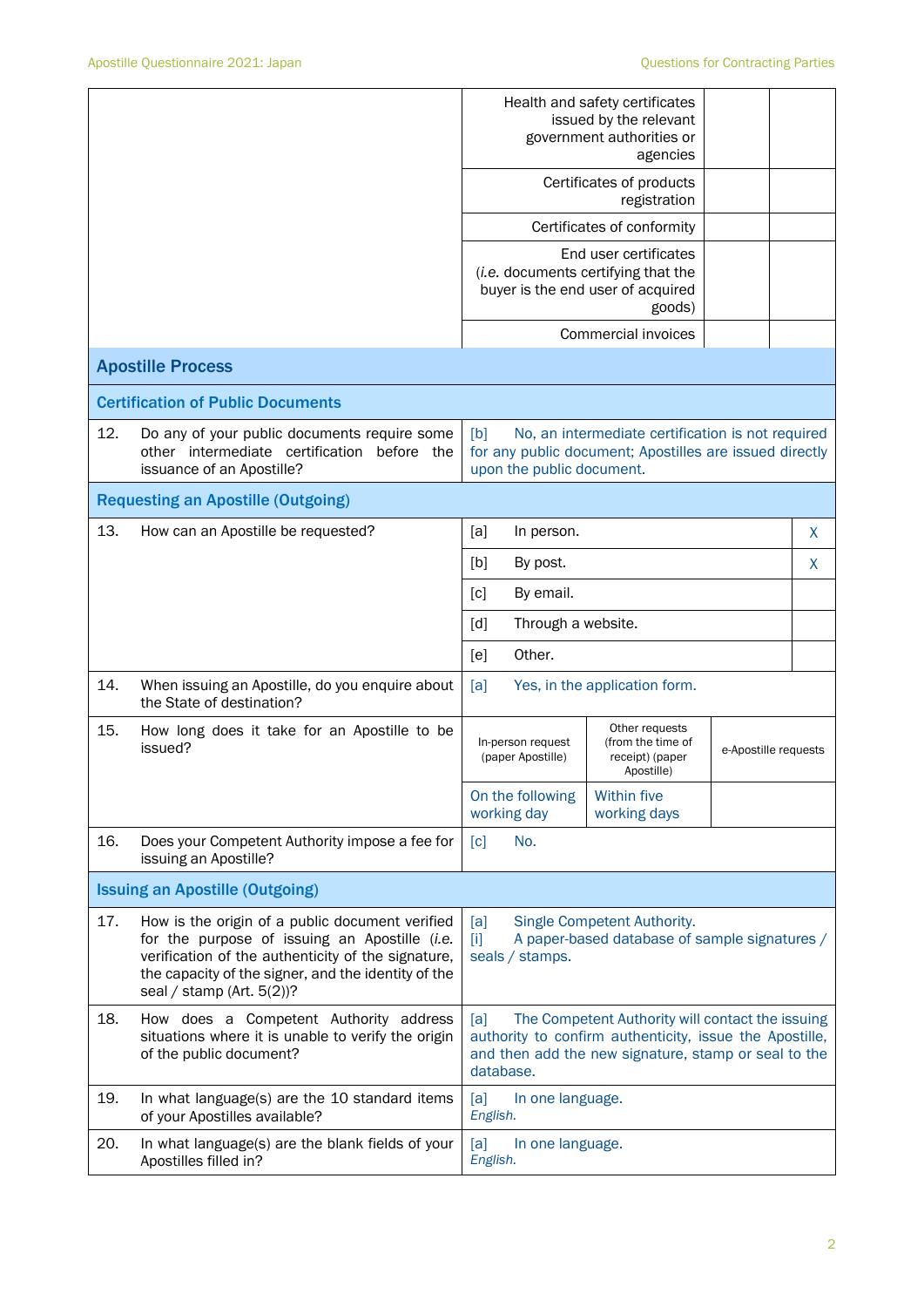| 21.                               | How are the blank fields of your Apostilles filled<br>in?                                                                                                                                      | [b]                                                                                             | Using computer software.                                                                                                                  |   |  |
|-----------------------------------|------------------------------------------------------------------------------------------------------------------------------------------------------------------------------------------------|-------------------------------------------------------------------------------------------------|-------------------------------------------------------------------------------------------------------------------------------------------|---|--|
| <b>Apostille Registers</b>        |                                                                                                                                                                                                |                                                                                                 |                                                                                                                                           |   |  |
| 22.                               | How is your Apostille register, required by<br>Article 7, maintained?                                                                                                                          | [a]<br>[iii]                                                                                    | Single Competent Authority.<br>Paper form.                                                                                                |   |  |
| 23.                               | What particulars are contained in your Apostille<br>register?                                                                                                                                  | [a]                                                                                             | Number and date of the Apostille<br>(required).                                                                                           | X |  |
|                                   |                                                                                                                                                                                                | [b]                                                                                             | Name and capacity of the person signing<br>the document and $/$ or the name of<br>authority whose seal or stamp is affixed<br>(required). | X |  |
|                                   |                                                                                                                                                                                                | [c]                                                                                             | Name and / or type of underlying<br>document.                                                                                             | X |  |
|                                   |                                                                                                                                                                                                | [d]                                                                                             | Description of the contents of underlying<br>document.                                                                                    |   |  |
|                                   |                                                                                                                                                                                                | [e]                                                                                             | Name of the applicant.                                                                                                                    | X |  |
|                                   |                                                                                                                                                                                                | $[f]$                                                                                           | State of destination.                                                                                                                     | X |  |
|                                   |                                                                                                                                                                                                | [g]                                                                                             | Copy of the Apostille.                                                                                                                    | X |  |
|                                   |                                                                                                                                                                                                | [h]                                                                                             | Copy of the underlying document.                                                                                                          |   |  |
|                                   |                                                                                                                                                                                                | $[1]$                                                                                           | Other.                                                                                                                                    |   |  |
| 24.                               | Is there a limit to how long records can be<br>retained on the Apostille register?                                                                                                             | [a]                                                                                             | Yes, up to five years.                                                                                                                    |   |  |
| 25.                               | If your register is not publicly accessible, how<br>frequently do your Competent Authorities<br>receive requests to verify an Apostille they have<br>issued in the register?                   | [b]<br>Once per year.                                                                           |                                                                                                                                           |   |  |
| <b>Technology &amp; the e-APP</b> |                                                                                                                                                                                                |                                                                                                 |                                                                                                                                           |   |  |
| 26.                               | Under your internal law, do you recognise<br>electronic / digital signatures as functionally<br>equivalent to handwritten signatures (i.e. can a<br>public document be signed electronically)? | [b]                                                                                             | No.                                                                                                                                       |   |  |
| 27.                               | Under your internal law, are public documents<br>executed, or able to be executed, in electronic<br>form (whether or not they are to be used abroad<br>under the Convention)?                  | No, public documents are never executed in<br>[b]<br>electronic form.                           |                                                                                                                                           |   |  |
| 28.                               | Do you issue e-Apostilles?                                                                                                                                                                     | No.<br>[b]<br>[iii]<br>We are not currently planning to implement the<br>e-Apostille component. |                                                                                                                                           |   |  |
|                                   | For Parties that answered no to Q28.<br>28.1. What challenges are you facing that may prevent<br>you from implementing the e-Apostille?                                                        | [a]                                                                                             | Internal law limitations.                                                                                                                 |   |  |
|                                   |                                                                                                                                                                                                | [b]                                                                                             | Judicial or administrative structure.                                                                                                     |   |  |
|                                   |                                                                                                                                                                                                | [c]                                                                                             | Implementation challenges (e.g. lack of<br>resources, lack of infrastructure).                                                            |   |  |
|                                   |                                                                                                                                                                                                | $\lceil d \rceil$                                                                               | Cost.                                                                                                                                     | X |  |
|                                   |                                                                                                                                                                                                | [e]                                                                                             | System interoperability / compatibility.                                                                                                  |   |  |
|                                   |                                                                                                                                                                                                | $[f]$                                                                                           | Security concerns.                                                                                                                        |   |  |
|                                   |                                                                                                                                                                                                | [g]                                                                                             | Other.                                                                                                                                    |   |  |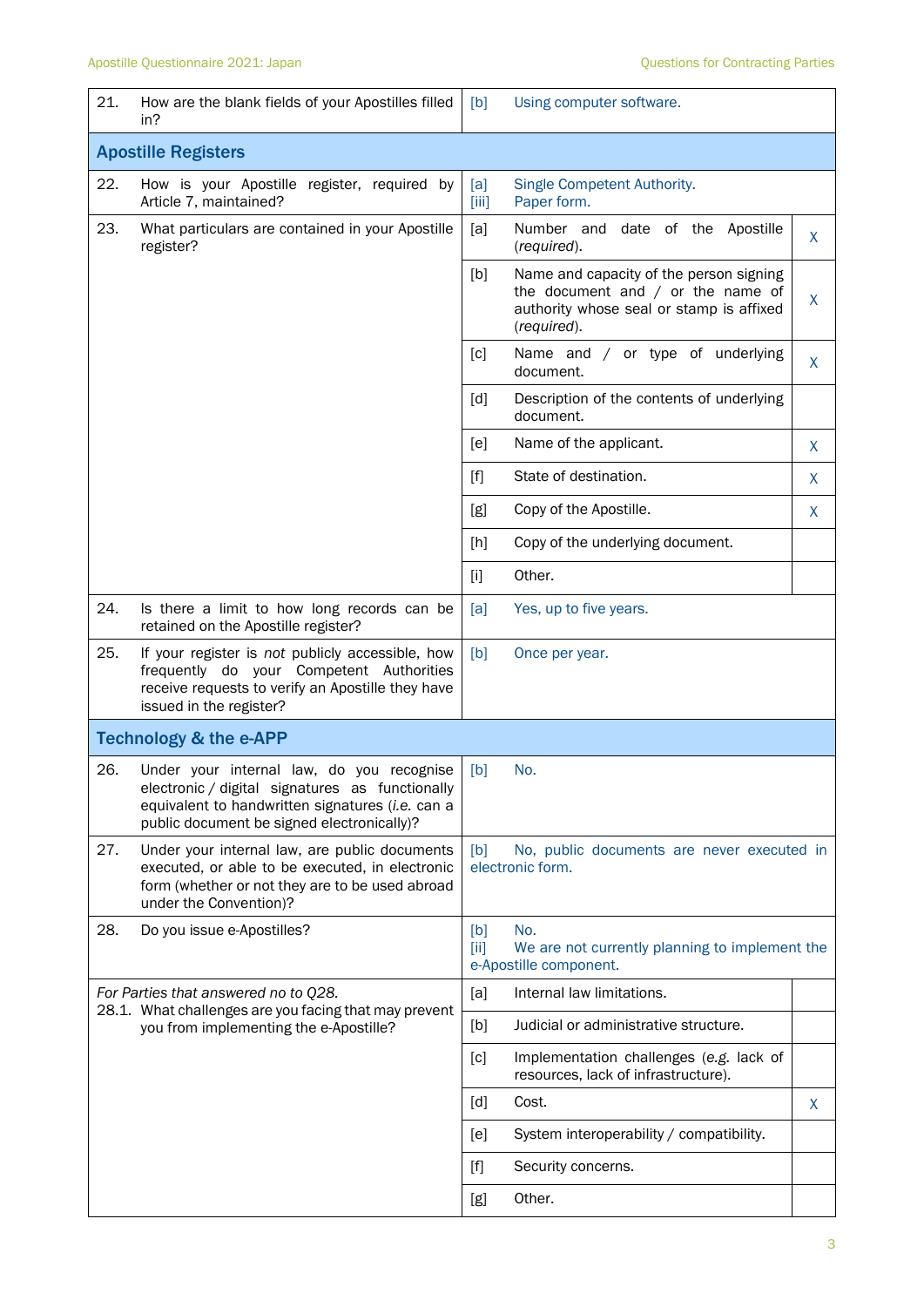| For Parties that answered no to Q28.<br>28.2. How do you issue an Apostille for a public<br>document executed in electronic form?                                 | Public documents are never executed<br>[a]<br>- in<br>electronic form.                                     |  |  |
|-------------------------------------------------------------------------------------------------------------------------------------------------------------------|------------------------------------------------------------------------------------------------------------|--|--|
| 29.<br>Are your authorities<br>equipped to<br>accept<br>incoming e-Apostilles?                                                                                    | [c]<br>No.                                                                                                 |  |  |
| 30.<br>Do you maintain an e-Register?                                                                                                                             | No.<br>[b]<br>[iii]<br>We are not currently planning to implement the<br>e-Register component.             |  |  |
| For Parties that answered no to Q30.                                                                                                                              | Internal law limitations.<br>[a]                                                                           |  |  |
| 30.1. What challenges are you facing that may prevent<br>you from implementing the e-Register?                                                                    | Judicial or administrative structure.<br>[b]                                                               |  |  |
|                                                                                                                                                                   | $\lceil c \rceil$<br>Implementation challenges (e.g. lack of<br>resources, lack of infrastructure).        |  |  |
|                                                                                                                                                                   | [d]<br>Cost.<br>X                                                                                          |  |  |
|                                                                                                                                                                   | System interoperability / compatibility.<br>[e]                                                            |  |  |
|                                                                                                                                                                   | $[f]$<br>Security concerns.                                                                                |  |  |
|                                                                                                                                                                   | Other.<br>[g]                                                                                              |  |  |
| 31.<br>Have you been in contact with other Competent<br>Authorities that operate an e-APP component<br>and exchanged information and / or relevant<br>experience? | [b]<br>No.                                                                                                 |  |  |
| <b>Issues with Apostilles</b>                                                                                                                                     |                                                                                                            |  |  |
| 32.<br>Has an Apostille <i>issued</i> by your Competent<br>Authority ever been refused by the authorities of<br>another Contracting Party on the following        | [a]<br>Form requirements (e.g. square-shaped,<br>sides of at least nine centimetres, border,<br>ink, etc). |  |  |
| grounds:                                                                                                                                                          | The manner in which the Apostille was<br>[b]<br>affixed / attached<br>to the underlying<br>document.       |  |  |
|                                                                                                                                                                   | [c]<br>The Apostille was not signed.                                                                       |  |  |
|                                                                                                                                                                   | [d]<br>One<br>οf<br>the<br>standard<br>or<br>more<br>informational items were not filled in.               |  |  |
|                                                                                                                                                                   | The Apostille was in electronic form (an<br>[e]<br>e-Apostille).                                           |  |  |
|                                                                                                                                                                   | The underlying public document was in<br>$[f]$<br>electronic form.                                         |  |  |
|                                                                                                                                                                   | The underlying public document had<br>[g]<br>expired / was not issued within a certain<br>timeframe.       |  |  |
|                                                                                                                                                                   | The underlying document was not a<br>[h]<br>public document under the law of the<br>destination.           |  |  |
|                                                                                                                                                                   | Other.<br>$[1]$                                                                                            |  |  |
|                                                                                                                                                                   | Unknown.<br>[j]<br>X                                                                                       |  |  |
|                                                                                                                                                                   | No / Not applicable.<br>[k]                                                                                |  |  |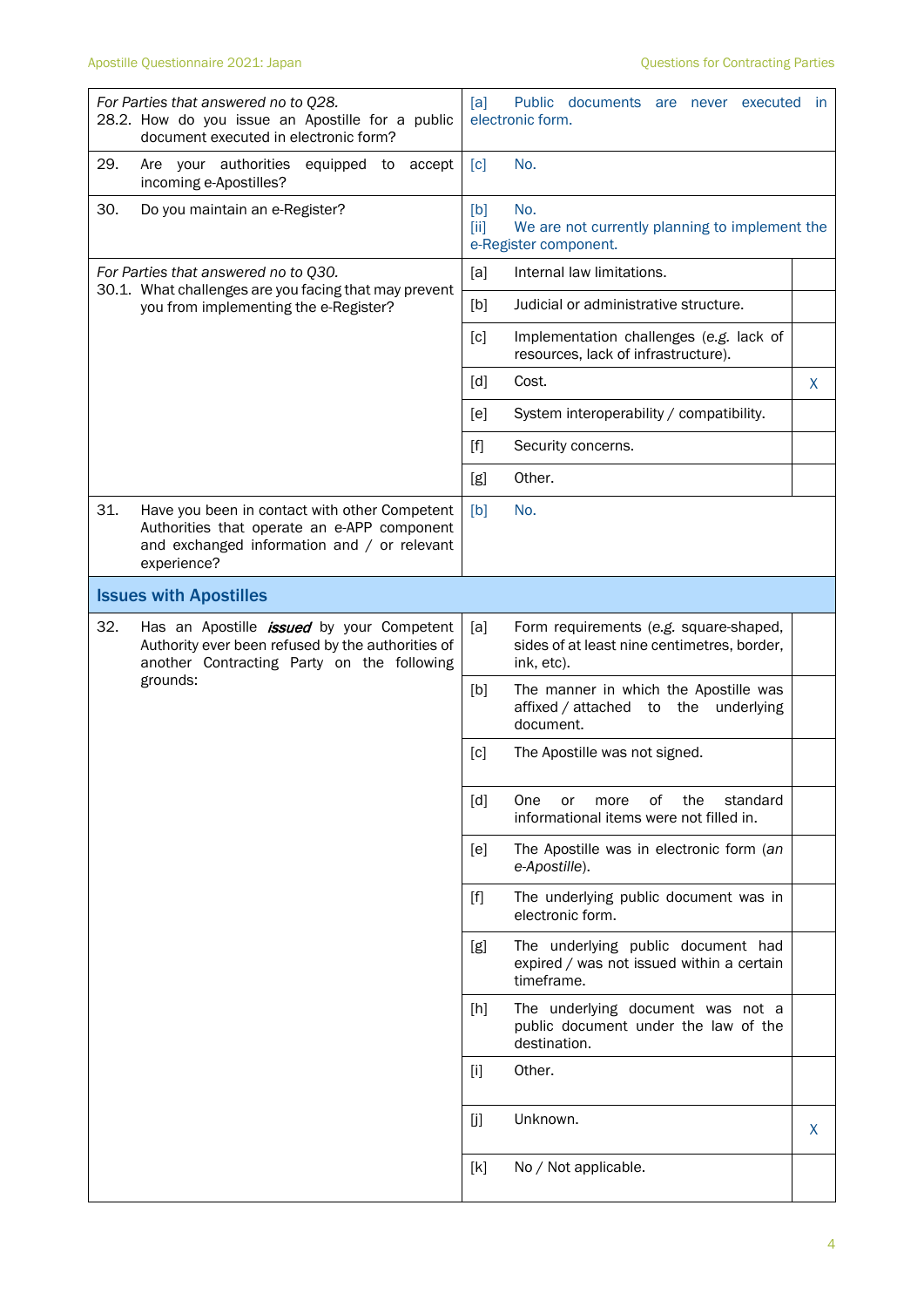| 33.                  | Has your Competent Authority ever been<br>requested by external Competent Authorities to<br>certify or confirm your procedure for issuing<br>Apostilles?                                                                                                                                                                              | [b]   | No.                                                                                                 |   |  |
|----------------------|---------------------------------------------------------------------------------------------------------------------------------------------------------------------------------------------------------------------------------------------------------------------------------------------------------------------------------------|-------|-----------------------------------------------------------------------------------------------------|---|--|
| 34.                  | Has an Apostille <i>received</i> by your authorities<br>ever been refused on the following grounds:                                                                                                                                                                                                                                   | [a]   | The issuing State was not a Contracting<br>Party to the Apostille Convention.                       |   |  |
|                      |                                                                                                                                                                                                                                                                                                                                       | [b]   | Form requirements (e.g. square-shaped,<br>sides of at least nine centimetres, border,<br>ink, etc). |   |  |
|                      |                                                                                                                                                                                                                                                                                                                                       | [c]   | The manner in which the Apostille was<br>affixed / attached to<br>the<br>underlying<br>document.    |   |  |
|                      |                                                                                                                                                                                                                                                                                                                                       | [d]   | The Apostille was not signed.                                                                       |   |  |
|                      |                                                                                                                                                                                                                                                                                                                                       | [e]   | One<br>οf<br>the<br>standard<br>or<br>more<br>informational items were not filled in.               |   |  |
|                      |                                                                                                                                                                                                                                                                                                                                       | $[f]$ | The Apostille was in electronic form (an<br>e-Apostille).                                           |   |  |
|                      |                                                                                                                                                                                                                                                                                                                                       | [g]   | The underlying public document was in<br>electronic form.                                           |   |  |
|                      |                                                                                                                                                                                                                                                                                                                                       | [h]   | The underlying public document had<br>expired / was not issued within a certain<br>timeframe.       |   |  |
|                      |                                                                                                                                                                                                                                                                                                                                       | $[1]$ | The underlying document was not a<br>public document under the law of the<br>destination.           |   |  |
|                      |                                                                                                                                                                                                                                                                                                                                       | [j]   | Other.                                                                                              |   |  |
|                      |                                                                                                                                                                                                                                                                                                                                       | [k]   | Unknown.                                                                                            | X |  |
|                      |                                                                                                                                                                                                                                                                                                                                       |       | No / Not applicable.                                                                                |   |  |
| <b>Miscellaneous</b> |                                                                                                                                                                                                                                                                                                                                       |       |                                                                                                     |   |  |
| 35.                  | Would you be interested in attending the 2021<br>meeting of the Special Commission on the<br>practical operation of the Apostille Convention?                                                                                                                                                                                         |       |                                                                                                     |   |  |
| 36.                  | Have<br>encountered<br>persistent<br>you<br>any<br>difficulties, issues, or challenges<br>in the<br>operation of the Apostille Convention that you<br>would like discussed at the 2021 Special<br>Commission?<br>If yes, would you like your answer to this question to be<br>published without reference to your authority or State? | [b]   | No.                                                                                                 |   |  |
| 37.                  | Do you have any suggestions that could assist in<br>the promotion, implementation, or operation of<br>the Apostille Convention?<br>If yes, would you like your answer to this question to be<br>published without reference to your authority or State?                                                                               | [b]   | No.                                                                                                 |   |  |